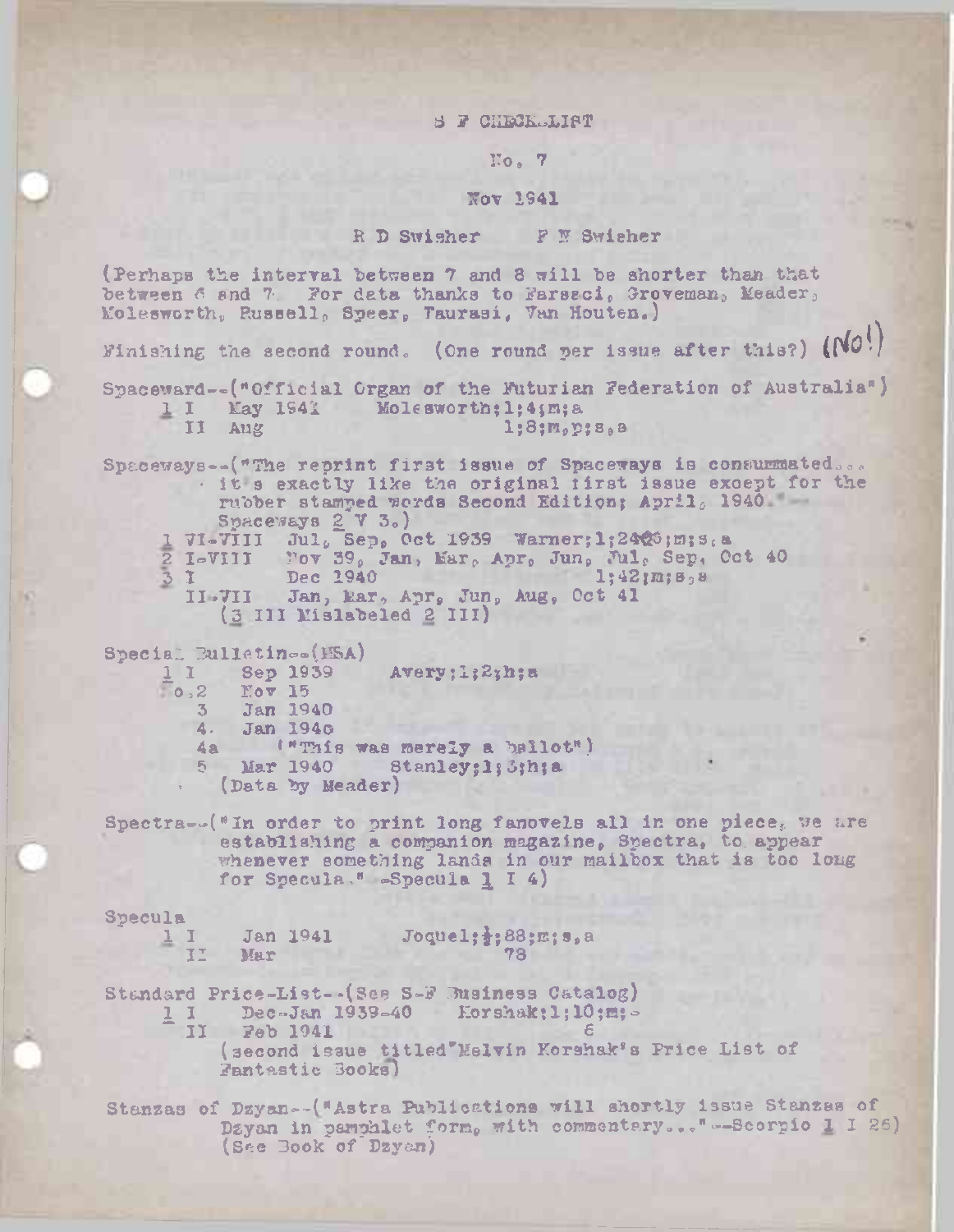Stardust--("Daniel McFhail. informs me that long ago he had planned on issuing a fan mag entitled, Stardust..."--Hamling, Space- $W$ ays 2 II 22)

Stardust (II)--("I wish to request that no one harbor the thought of using the name Stardust as the title of a magazine, for I may wish to do so myself"--Star-Treader, Spw 1 IV 16. "Despite the request that headed the first edition of this column, Williamling has announced a new fanmag to be called Stardust"-Star-Treader 8pw 2 I 17)

Starduat (III)

|   | Маг 1940<br><b>May 1940</b> | Hamling; 1:24; D; s, a |
|---|-----------------------------|------------------------|
| ш | Aug.<br>Sep                 | 33.40173808            |
|   | Nov                         |                        |

Starlight

(No. 1) Spring 1941 Wright, Fortier, Bush; 1; 52; m; a

Starlighter, The -- ("...scheduled to appear sometime this year .." -Bortier, Voice of the ImaginFation, No. 10, p. 4)

**Star Parade** 

 $11$ Apr 1941 Bulmer: It: 4; m; a  $II$ May III-VI Jun, Jul, Aug, Sep-Oct

 $\frac{3}{21}$ 3.18; m; a

Star Parade Supplement Bulmer; l; l; m; a No. 1 Sep 1941 (bound with Yuturian War Digest 1 XII)

Stars--("A Volume of Verse and Crystal Thoughts") ("This, first issue, is a supplement to the ninth issue of Golden Atom, which will be out in a few months."--First issue.) No. 1 Jun-Jul 1940 Farsaci; 1; 5 poems, etc 2 Dec 1940

Stellar Stories--(Mentioned in FFF news weekly 1 XIX 78, piccally referring to Stellar Tales)

Stellar Tales--(see Cosmic Argosy) (see above) 1 I Winter 1941 Dunmire; I; ; 18; h; s, a

Stephan the Stfan--("For the 3d time Morojo will supply the conventioners with a pamphlet for autograph purposes... \*--Shangri-L'affaires Ho. 10)

Stfan- ("Morojo...convention man...will be titled Stfan."--Ackerman Pantasy News 2 XXII 4) (see Stephan the Stfan)

Stf. and Nonsense No. 2 Summer 1939 McPhail; 1; 10; m; a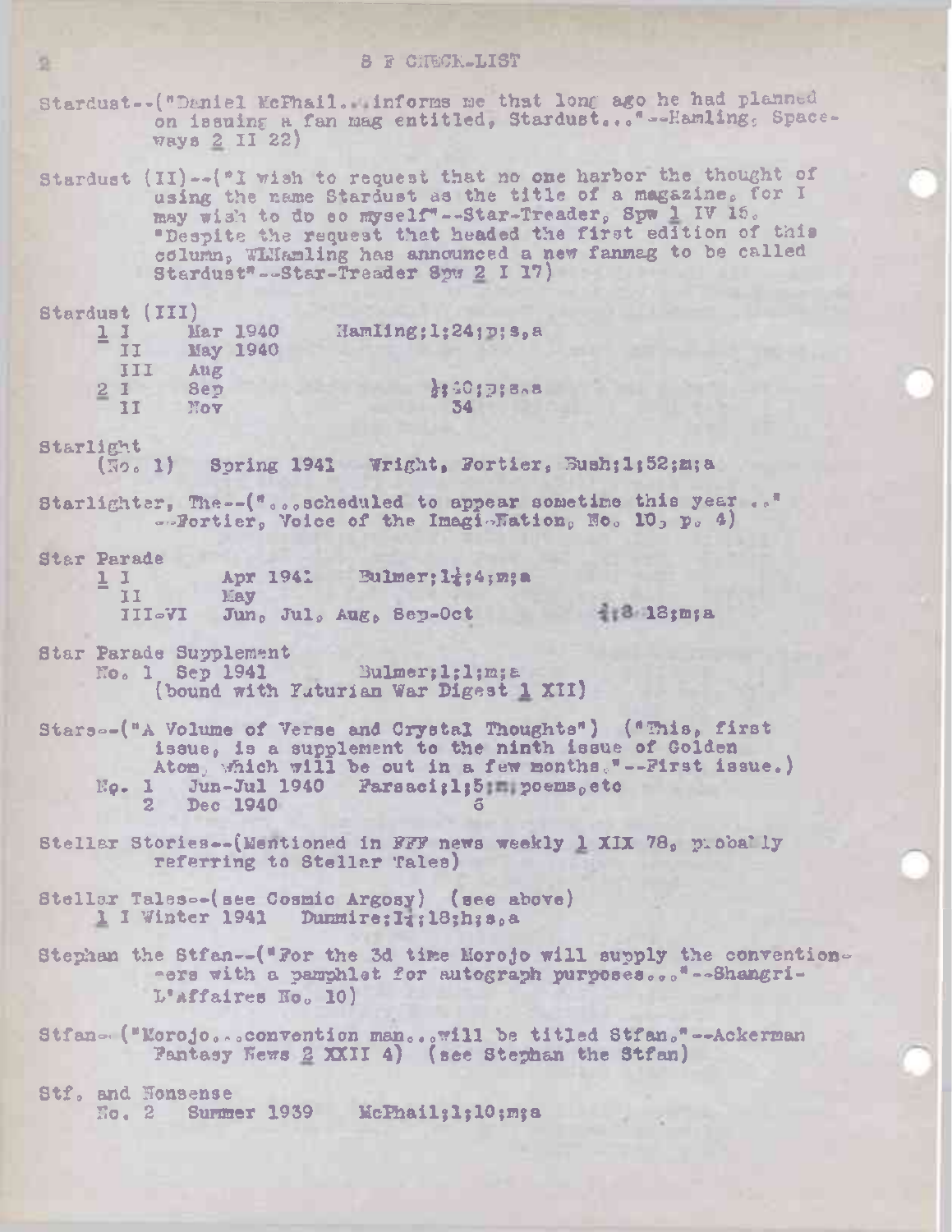## S F CHECK-LIST

Stfan's Stickers, Stationery & Miscellany--: Le Zombie 2 XI 4. See Stf Stickers Stationery Suchstuffery,

Stf Ballader--(See Fantasy Gauntlet)

Stf Clarion- (See Fantasy Gauntlet)

STF-BITE -- ("Pogo's...convention publication...")  $('o, 1)$  (Sep1940) Pogo:1:16;m:s.a  $(i)$   $(i)$  $No. 2$ 

Stf Stickers Stationery Suchstuffery--("Publisht for Fandom by Forrest J. Ackerman... I myt even publish a 2d no., someday, if I don't lose more'n } my shirt on this'n... Stickers...Letterheads & Return Adreses...Calling Cards.. ") (See Stickers, Stfan's Stickers...) Ackerman: 1:8: photolithographed: -- .

Stf Synops... ...innovation...synopsis!...StfSynops can offer you 7 serials, I novel, 9 novellettes, and no less than short stories per issue! Because we do not waste your time with useless description! You like science, so we give you science; you like sex, so we give you sex besides enthralling fiction, we have departments asses. drawers, shirts, socks..." -- Le Vombiteur 2 XIII 2 ... also LeV 3 X 2)

Stickers--(Science Fiction Weekly 1 I 5. See Stf Stickers Stationery Suchatuffery)

Stinch--("Dont forget to get the latest issue of Stinch the latest in fan Mags"--from the Hallowe'en party irresponsibilities, Shangri-L'Affaires No. 13) ( it looked funnier without

Stinky--("Proposed by Widners Stinky"-Widner) the quote ! )

Storm over Philadelphia--(Pamphlet. "Written November 1939 at 1197th<br>Co. CCC, Portland Maine. Published by the Futurian Society of New York, December, 1939".) Lowndes: +: 12: mareview of fourth Philadelphia conference

Strange Fantasy--(See Scenes of Fantasy)  $(0.6, 1)$  Winter 1940 (Also bound in Science Fiction Fandom No. 1) ("Combined with Outre' No. 3")

Strange Fantasy (II)--(title patented by Molesworth, Spaceward 1 I 4)

Strange Scenes -- ("Another pub, only we changed the name and have what is now known as Outre' -- Litz. Scenes of Fantasy 2 III 14)

Strange Stories of Science--("...Clark...assisted HcFhail with a carboned magazine, Strange Stories of Science..."--SFFan 4 IV 14)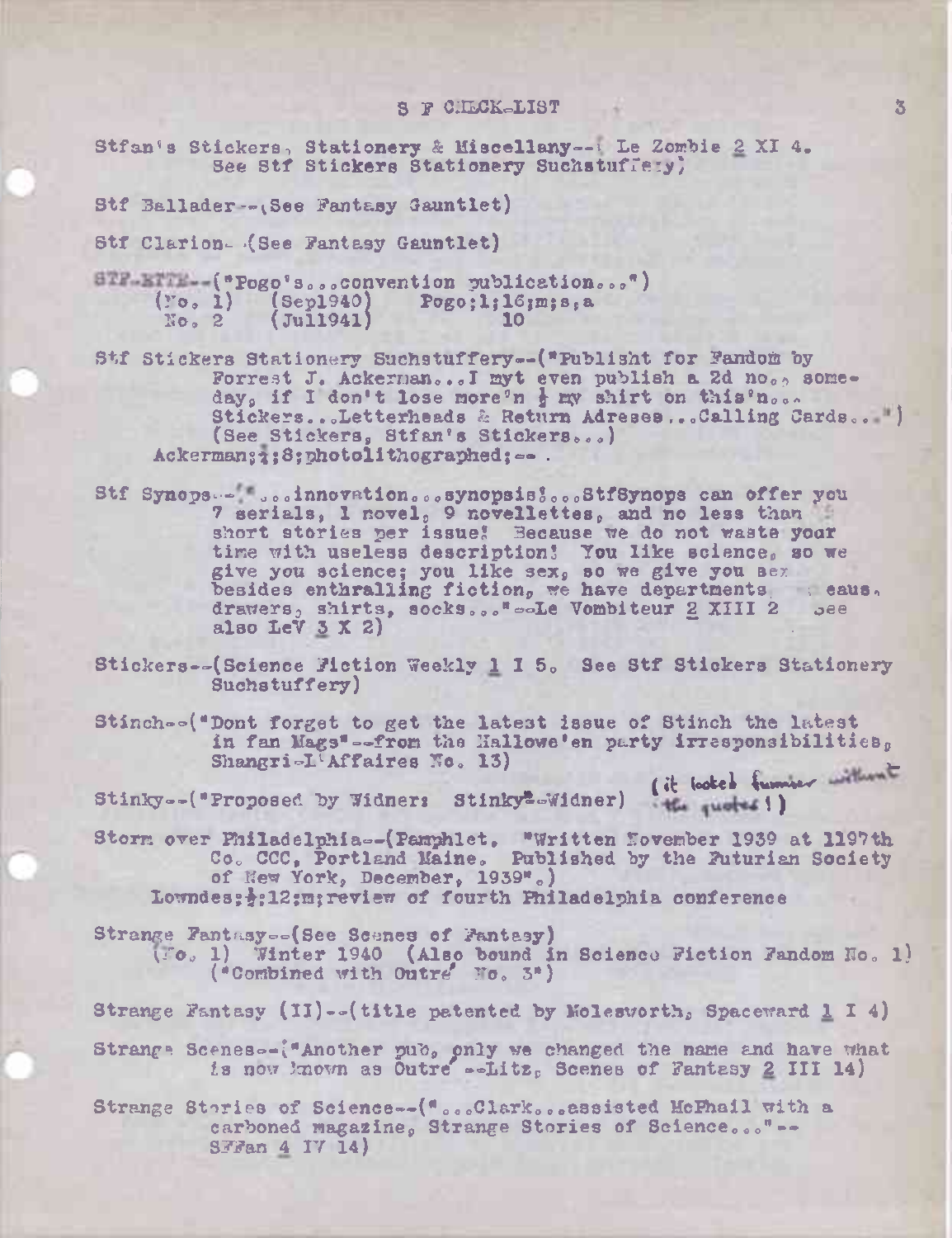Stunning Science Fiction--("JJFortier's new fan mag will be titled Stunning Science Fiction...This '3mashing Publication' will have forty large size, well mimeographed pages, color covers." -- Fantasy News 3 XII 2) (See Stunning Scientifan)

- Stunning Scientifan--("JJFortiers' magazine had it's name changed from Stunning Science Fiction to Stunning Scientifun, a better title we agree, but a much better coacise and simpler<br>one in our estimate would be Scientifan."--Fantasy News 3 XIV
	- 1 I Fall 1939 Fortier:1:42:m:s, a (changed to Scientifsn) (and now will Factory News be ntirfied?)
- Stylus--("...August 1940...Taurasi did pages 1 and 4 on his mimeograph. but it was never circulated. It as half-size and was to have 4 pages in all. As fer as I know Taurasi has the only copies, and he was Editor"--Groveman)

Suchstuffery--(Stardust 2 I 37. See Stf Stickers Stationery Suchstuffery)

Sultry Science Fiction--("...is being contemplated by JJFortier..." -- Fantasy News 3 VIII.1)

Sun Spots--(Solaroid Club)

| II          | <b>Feb 1940</b><br>de la Ree, Gaetz, Plotkin; l; l; c; a<br><b>Feb 1940</b> |                             |
|-------------|-----------------------------------------------------------------------------|-----------------------------|
| III-IV      | $Earo$ Apr 12                                                               | $1:4 - 10; h;$ a            |
| $2 I - II$  | <b>May 3. May 24</b>                                                        |                             |
| $III - IV$  | Jun 14. Jul 5                                                               | $1;10;$ m; s, a             |
| $5I-IV$     | Aug $5v$ Sep, Oct $5v$ Nov                                                  | $1:12 - 24$ imis            |
| <b>IMIV</b> | Dec 1940-Mar1941                                                            | $16 - 44$                   |
| VI.II       | Apr. May 1941                                                               | $1:24,10:$ m                |
| III, IV     | <b>Eidsummer, Oct</b>                                                       | $\frac{1}{2}$ ; 8, 12; p; a |

Sun Trails

1 I Winter 1941 II (Summer 1941)

Joquel:1:10;m;a  $12<sup>°</sup>$ 

n Bu

 $B<sub>0</sub>$ 

Super-Cosmic Stories--(See Chaos-Moon)

Supraw "dane Stories--\1 I must be Oct-Dec-Jan 1936-7, since editorial refers to article in Science Fiction Fan 1 I July 1936)

**Sustaining Program--(FAPA)** 

No. 2- No. 11 Quarterly, Spr1939-Fail 1941 Speer; 1:14-20:m:a

Sweetness and Light

1 II-IV Sum, Fall, Winter 1939-40  $2I$ Spring 1940 Hodgkins, Kuttner, Shroyer, Mooney,

Barnes;1;12-16;mis.a

Bydney Fantasy Club Bulletin--("I announced the SFCB, but the Society was suspended when I entered hospital." --Molesworth)

Tabula Futuriana--(See It)

Tales of Infinity--("1959 March Spaceways Vol. 1 No. 4 includes what was to have been featured in the first number, projected by Farsaci, (Fiction, including prize-winning story of the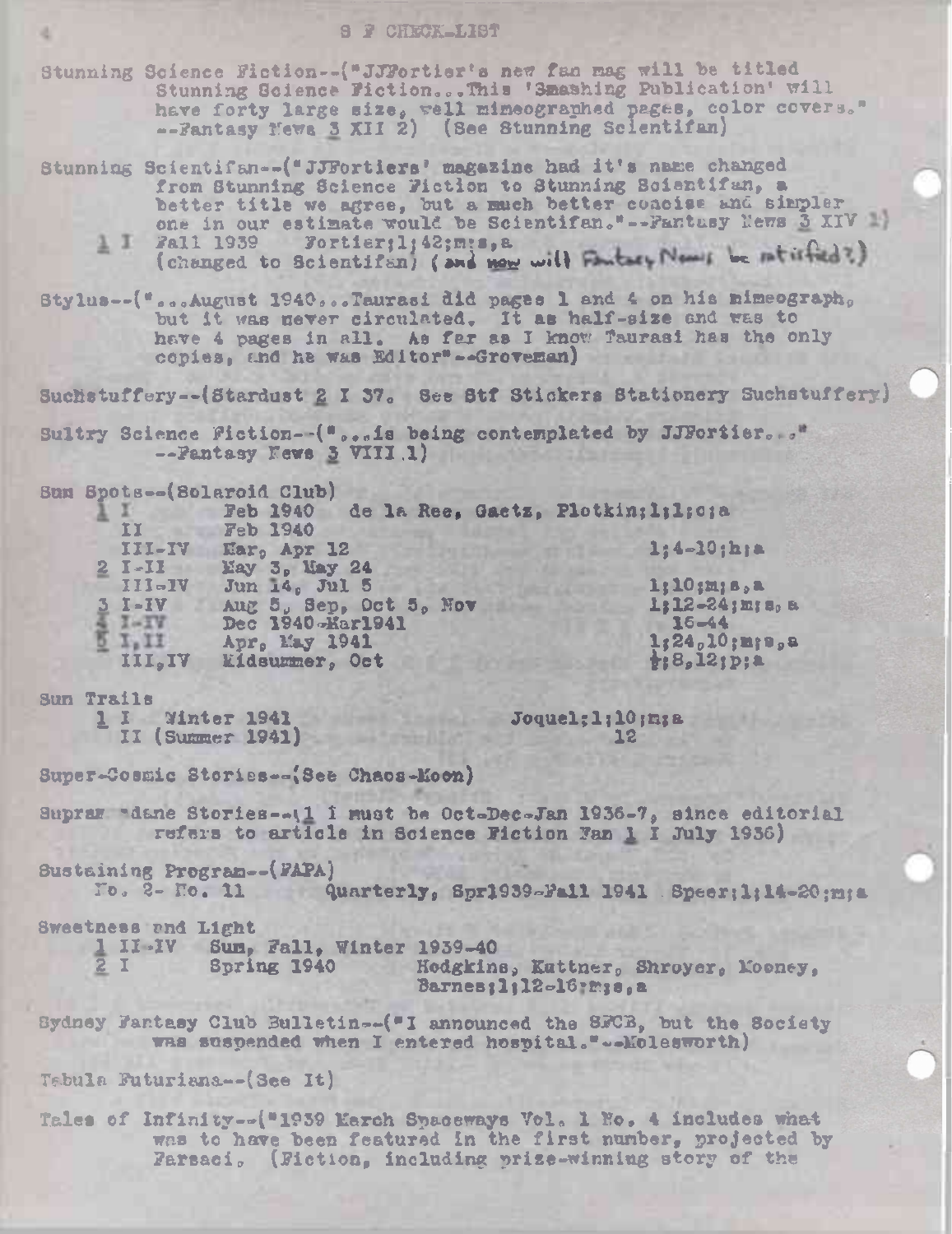# S F CHRCL.LIST

Amateur Correspondent Contest. | "--Golden Atom 1 IV 24] (Eo. 1) (Ear 1939) (Combined with Spaceways 1 IV) Winter 1940 (Bound with SFFandom Wo. I)  $\overline{\text{LO}}_c$  2

Tales of Time - (see Costic Fhileso er)

Telefan--("The Voice of Australian Fander") ("...Wolesworth... will publish free parphlets under the title Telefan."--Futurian 3 II 13. "Announced, abandoned, but may be the name for Vis Vomoswoth... Nolesworth)  $T_0$ , 1 Mar 41 Molesworth; I:4; m; a

Television Detective, The--(See Mikros No. 1) ("...Devid H Keller... LASFL 38 Mar  $"$ 

 $\frac{1}{2}$ :14;m; s

**Tellus** 

 $(0ct 41)$  $Ko<sub>o</sub>$  1 Smith, Riggs; l: 18; m; a  $2^{\circ}$  $Nov$  41 22

Terrible Tales--(See FAPA Fan)

Tesseract Annual 1 I 1939 Van Houten; 1; 24; p.m; s.e.

TFC Bulletin--("Was to have been Organ of The Fantasy Club, out club was abandoned in place of the new *igniturian* Society of Sydney, "--Cosmos (III) 2 I 6.) (See Bulletin (SFC))

TFG Bulletin--(See Terrestrial Fantascience Guild's Bulletin)

Thing in the Cellar, The--("by David H Keller...Bizarre lumber 2... Contents-Interview with Dr. Keller...The Thing in the Cellar...The Psychology of Fear...") Richard Frank; 333; p; s

Time Scanner, The -- ("Proposed...by Hoguet & Unger of Y You.""" New Fandom  $1$   $71$  26)

Time Scanner, The (II)--(FAPA)  $1 I (1941)$  Studley;  $1;4; m; s$  $11$  $(1941)$ 

Time Traveller, The--{See The Phantagraph}  $\{\bullet\text{...}1$  got out a one page, one copy typewritten affair with a biography of Edward Elmer Smith and sundry bits of science fiction news and information... The title, The Time Traveller, popped into my head and I typed it on the top of the sheet. (Note to fan collectors: this original copy of TTT has been irretrievably lost; so<br>please don't ask me for it," Also further details on TT.... Schwartz, Spaceways  $3$  I  $15.$ 

Tin-Tacke

- Fo. 1 Mar 1941 Doughty; 1; 2; m; a (bound with Futurian War Digest 1 VI)
- No. 2-8 Apr, May, Jun, Jun, Aug, Sep, Sep (bound with Futurian War Digest 1 VII 2 1)

5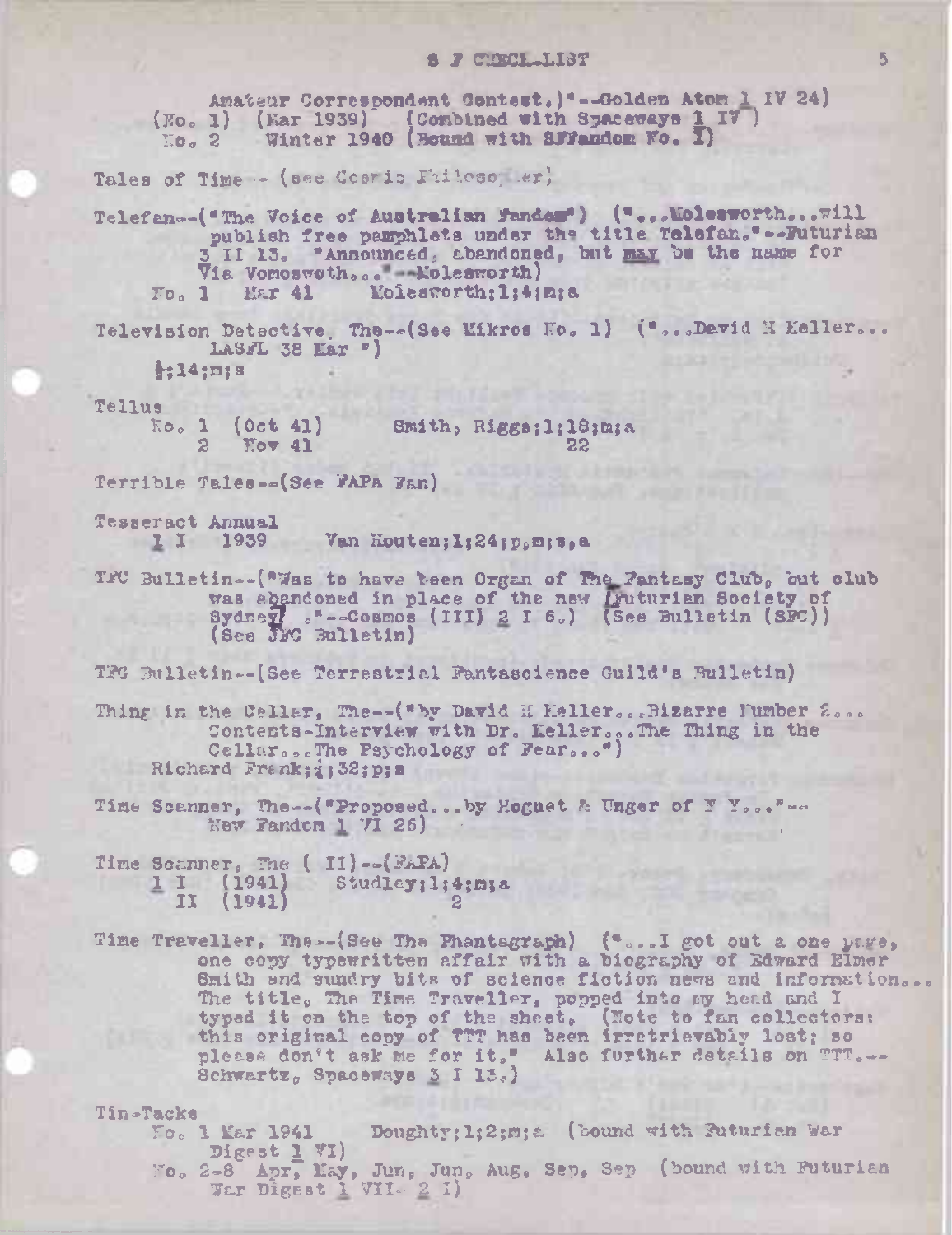Tomorrow...("...Kew Worlds taking the place of the departed Tomorrow... Carrell, New Worlds 1 III 11)

Tower Turble-Burley and Courier-Examiner, The--(See It)

- True Fandom- ("Certain uncouth characters want to organize a society to be called True Fandom. The house organ, True Fandom, will be edited, of course, by Bernarr Macfadden and will feature gripping true confessions"--Escape 1 III 8)
- Twentieth Century Unlimited--("1940 New Years Greetings from Donald A. Wollheim") Wollheim; j: 4; m; a
- Twilight -- ("Fortier will produce Twilight this winter." --Fanfare 2 I 14. "Twilight -Ultra Moderne Fantasie..." -- Starlight  $\log_2$   $\log_2$   $\frac{4}{9}$
- UFM -- (See Unfamous Fantastic Mysteries. Listed under Gilbert's publications. Fan-Atic 1 IV 14)
- Ultra--(See A F R Junior) Oct 1939 Russell; ?; 12; c; s, a ("Reprint  $11$ edition" dated Jun 1940)<br>I Dec 1939 (data by Russell)  $11$ III-VI Febl. Apr May, No date 1940 1;14;m;s,a<br>I-VI Oct, Dec 1940, 7, Apr, Jun, Aug 1941 1;16-34;m;s,a  $2 I-VI$
- Unfamous Fantastic Masterpieces--(mentioned in Southern Star 1 II 16. See below)
- Unfamous Fantastic Mysteries--(Listed under Dixie Press Publications. Fanart I II  $5$ ) (see below) (see above).
- Un-Famous Forgotten Fantasies--(see above) ("...titled, tentatively,<br>Un-Famous Forgotten Fantasies..."--Gilbert, Fantasy Fiction Field 2 VI 22. I'm getting a little tired of this; why doesn't he forget the unfamous? RDS) (Me too--FNS)
- Unity, Democracy, Peace--("by Robert W Lowndes, Written at 1197th Company CCC, Nov 1939; published by the CPASF") (Mar 1940)  $125187 - -$
- Universal Hound, The--("...a new fan mag published by George Wetzel  $\sim$   $\sim$   $\sim$   $\frac{1}{2}$   $\frac{1}{2}$   $\frac{1}{2}$
- Vadjong--(Queens SFL) 1 III Dec 3 1939 (1abeled 1 II) Moskowitz; 1; 2; m; a IV Mar 3 1940 (incomplete-bound with Fantasy News 6 XII)
- Vagabondia--("er Doc's Ditherings") (FAPA)  $(No, 1)$  (1941) Lowndes: 4 a  $F_0$ , 2 (1941)

 $\sigma$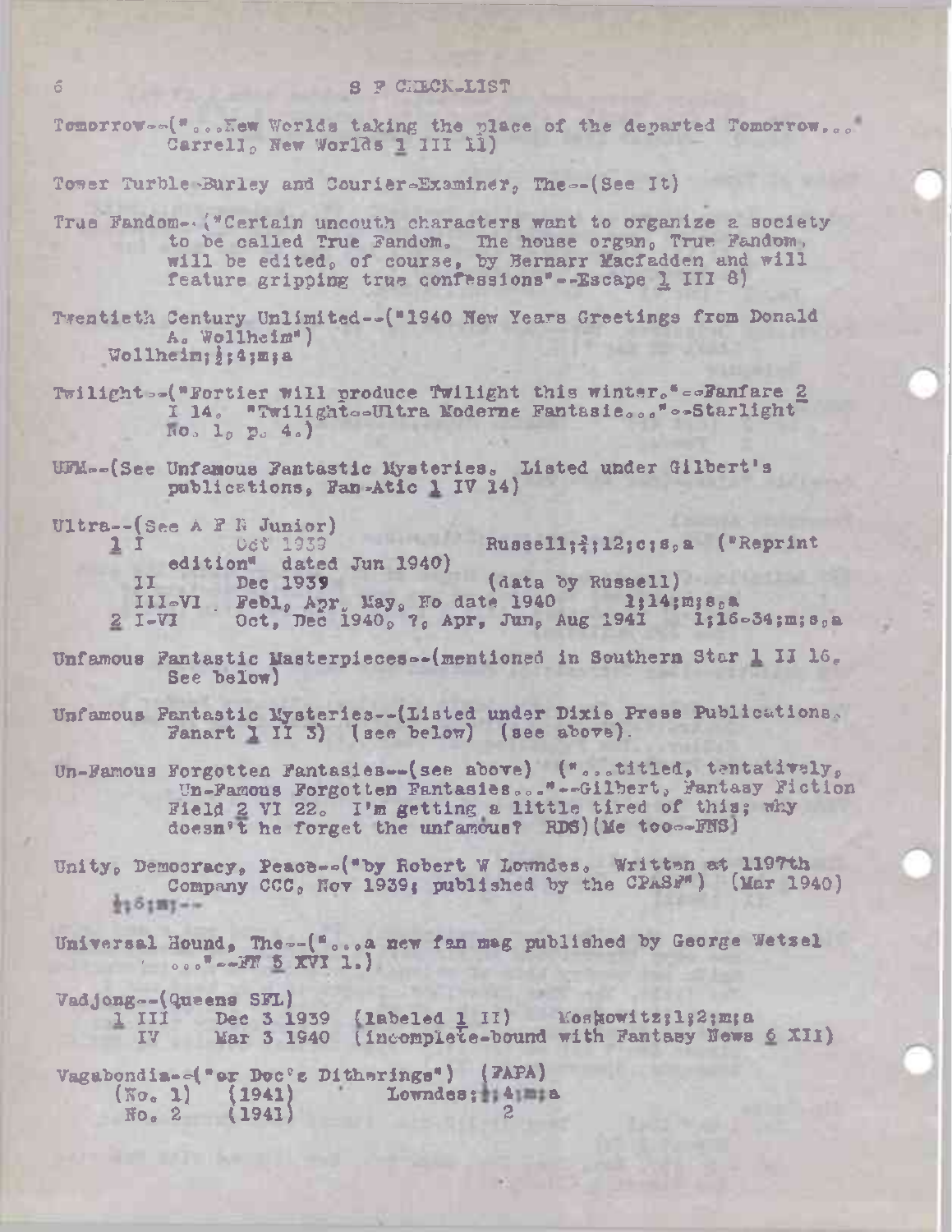$5$  / CIBCK-1IST

**THRACHOLD** 

Van Houten Says  $1$  I Aug 20 1938 Van Houten;l;l;c;a II-VI Aug 21, Sep 1, Sep 3 1938, Jan 1, 24 1939<br>I-V Jan 25.27.30. Mar 5.19 1939 Jan 25,27,30, Mar 5,19 1939  $\frac{1}{2}$  Convention issue<br>  $\frac{1}{2}$  VI Jul 8 1939<br>  $\frac{1}{2}$  Jul 8 1939  $2 \text{ VI}$  Jul 8 1939 liligja  $3 I-IV$  Jul 9, Aug 2, 6, 9 1939  $\frac{3}{3}$  I-IV Jul 9, Aug 2, 6, 9 1939<br> $\frac{3}{3}$  V Nov 15<br>V1 Dec 31<br> $\frac{31}{12}$ ; e; a  $V1$  Dec 31  $1,2;c;$ a 4 I-VI Jan 15, Mar 15, Apr 30, May 15, Jun 15, Jul 1 1940 l:2-8;m;s,a <sup>5</sup> I-II Sep l,0ct <sup>1</sup> Via Vomoswoth--("Ky new irreg. Via Vomoswoth or some such nomme will be included also."--Kolesworth) (See Telefan) Visionary Stories-Asee Fantastic Stories) Visionary Stories Quarterly==(See Fantastic Stories) Voice of 8 Worlds<br>1 I Dec 2039 (Bound with Outre' 1 IV) Litz;1;2;m;a ("sol meant it to be a separate publication mailed with Outré, It is likely to be continued."- Litz, Le Zombie 2 *IX* 3) <sup>1</sup> II Jan <sup>2040</sup> (Bound with Golden Atom <sup>1</sup> VIII) Voice of the Imagi-Eation--(See the Denventioneer)<br>1 III. IV Sep. Dec 1939 Ackerman. Morofo:1:  $1939$  Ackerman, Morojo:1:10-26:m, photolith; letters 2 I Apr-Jan 1940<br>20. 6-8 Apr.Jun.Aug Apr, Jun, Aug 1940 Chicon issue (Sep) (same as No. 8 with a few changes)<br>No. 9-17 Oct. Dec 1940. Jan. Mar. Apr. Hay. Jun. (Jul). Au No. 9-17 Oct, Dec 1940, Jan, Mar, Apr, May, Jun, (Jul), Aug 1941 18 Oct 1941 **18** 19 Nov 1:318 Vomaidens Portfolio $\sim$ ("Vomaidens on parade...a Portfolio of... hitherto unpublished Fantasy Rudes is being offered for 15g...Your comments will constitute a feature of Vomaidens Portfolio  $#2 -$ ,  $* = -V$ oice of the Imagi-Fation, No. 18 p. 21)  $(No, 1)$  (1941) Ackerman; 1: 6;m;pix (This issue apparently bore no title, date, or identifying marks) Vombifuturian Towerbull, Le--(See It) Vombiteur, Le / 2 XIII (whole nu. 25) Nov 25 1939 Loundes; 1; 2; m; a<br>3 1-XII( $\pi$ , n. 26-37) Junl, Nov26 1939, Jan31, Feb8, 10 Junl, Nov26 2939, Jan31. Feb8,10,  $(\text{Apr})$  1940, Dec 2,3 1939, Jul 25, Sep 1 1940, Jan 6 1941. Dec 1 1940 Vombitoria—(See Fhurghni) Vorabus,\*The  $J_0$ . 1 Oct 29 1937 10:30 PM Taurasi. Wilson;;:4;0;a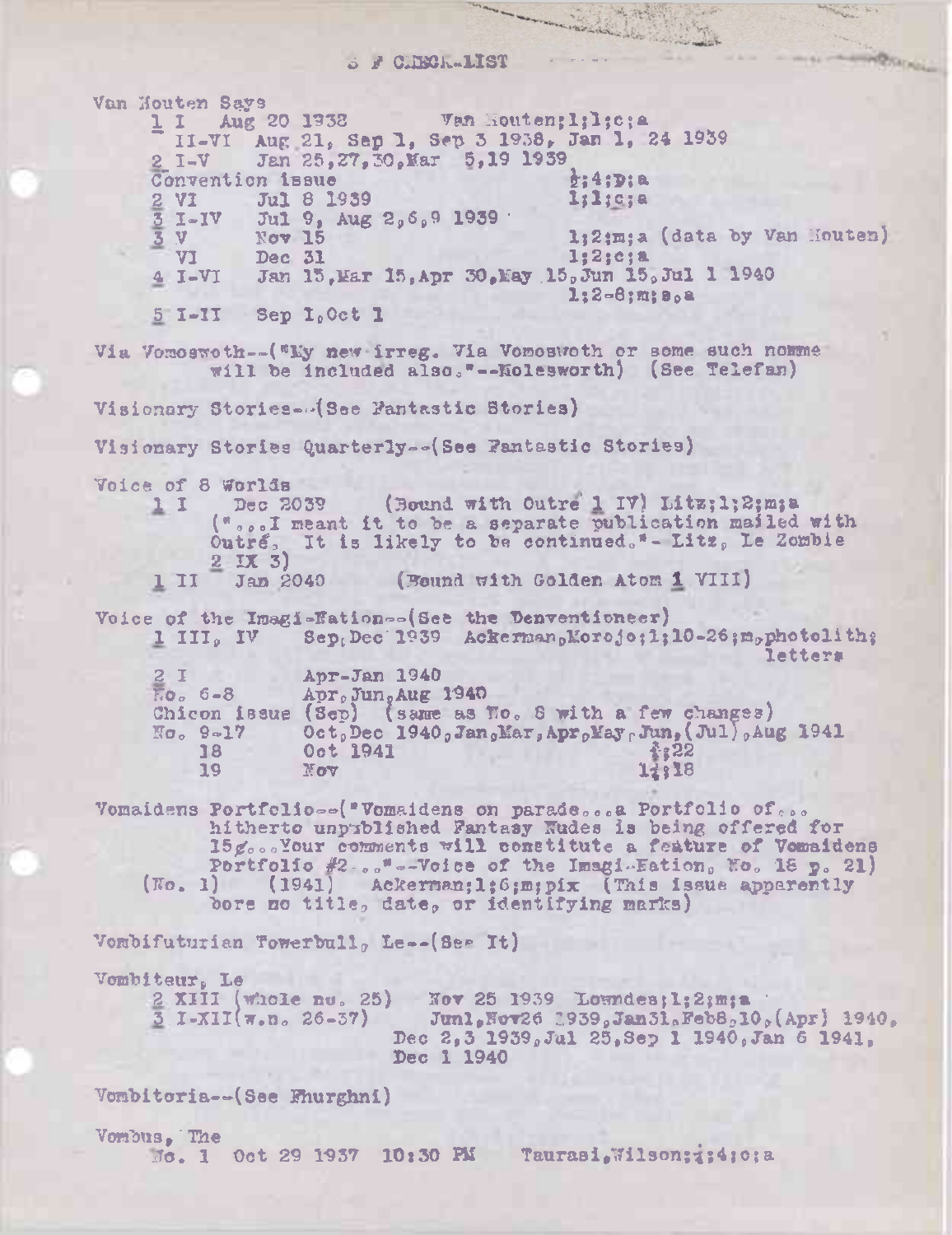War and Science Fiction--("By Donald A. Wollheim...J. P.A.S. M. --October 1939 -  $Kew York$ ") samsa.

War Digest--(See Science-Fantasy Review (II)) (Also titled Science Fantasy Review's War Digest) Ho. 1,2 (Feb), (Mar) 1940 Heald, Holmes; 1; 2; m; a<br>No. 3-9 (Mar), Apr-Sep 1940 f: 4; m; a

(Changed to Futurian War Digest)

Wavelength--("Henry Andrew Ackermann plans...Wavelength and the Science Fiction Conscience... oimonthly... "---FFFnews weekly Ho. 10 p. 38)

Ackerman, Ackermann; 1; 14; m; s, a  $(T\sigma_o 1)$  $(1941)$ (Published with title page "The Science Fiction<br>Collaboration...Publisht by '4e' Ackerman from stencils by 'Dublin' (double-n) Ackermann. Subscriptions to Wavelength do not apply to this incomplete, abandoned issue... Wavelength is to appear as a hekto mag in conjunction with The Science Fiction Conscience...") Sum, (Fall) 1941 Ackermann; 1; 15; m; 8, a

1 11, 111

Weekly Fan- (See Encyclopedia Scientifiction)

Weird and Fantasy--("The third issue of Weird and Fantasy is similar to the second issue called Weird and Fantasy Fiction, only with this issue the name Fiction was dropped off."--Taurasi) J & E Taurasi: 1: 2: m: 8. a (Data by Taurasi) <u>1 III</u>

Werewolf, Le--("James D. Tillman announces Le Werewolf, a humorous printed supplement to Le Zombie."--Moskowitz, WH 4 VII 3. o mowhich ceased to be."--Pluto 1 III 2)

Whacky

 $1 I$  $(1941)$  $?:1:1:2:87$ 

Whimsy<sub>oo</sub>("This never appeared"--Groveman)

- Who's Who In Fandom, The (T, Dikty, 1939) liil5:m:biographies
- Why I Like SF--("Leaflet by Harry Weissman (who later turned insane)  $\mathbb{N}^{\nu}C^{n} \rightarrow -P_{\text{BPSAC}}i$ )

Wizard, The--(Advertised in Stellar Tales 1 I)

World Science Fiction Convention Annual-("..., a science fiction fan magazine, was in har. Twerp's hand... "--from a story in Wavelength, Fo. 1 p. 6)

X--(\*The Futurian Review\*) (\*Due to the new situation the projected X will not materialize."-Science Fiction Progress No. 2 p. 1. "...will soon appear...The title is X, subtitled The Futurian Reviev... "--FFF news weekly I XXII 88) Conway; 1; 8; m; a  $(1941)$  $\overline{\mathbb{F}}$ o. 2 Jun 41 10

S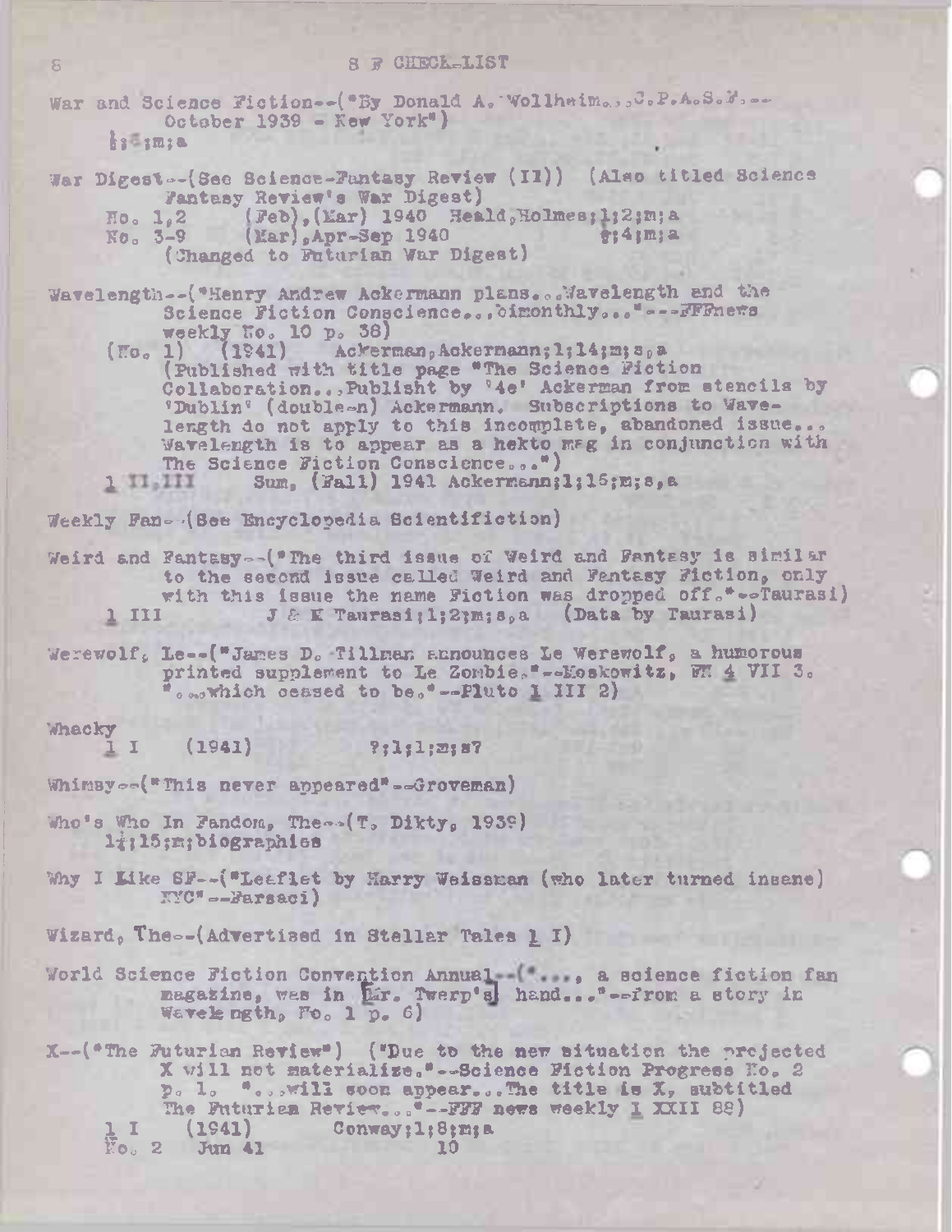I [II]-["I had #1 issue of X, a magazine devoted to cullings frem the fan-press, all durmied."--Lowndes, Le Zombie 2 XI 4) (See Cullings)

Yearbook (Frontier Society)--("All Frontier material in the form of quotations from books and magazines would be published in the Yearbook and this would be given to each kember absolutely free of charge..."-Brontier Mo, 4 p. 21)

|             |      | <b>Mearbook of Science, Weird and Fantasy Fiction</b> |
|-------------|------|-------------------------------------------------------|
| (50, 2)     | 1939 | Tucker: 1:40; m; index                                |
| $(II_0, 3)$ | 1840 | Brady, Muntz; 1: 36; n; index (Titled "The            |
|             |      | 1940 Yearbook of Science, Fantasy and Weird Fiction") |

YHOS-- (FAPA)

 $v_{0,1}$  (Summer 1941) Widner: 1; 6; h; a

Zo-("Incidentally, fellows, have U seen Mr Rim's Z, the magazine getting last listing"  $\sim 2$  1 1)

Zenith

ıι Apr 1941 Turner: 1:3;m; a (Bound with Buturian War Digest 1 VII)

 $(Xay 41)$  (Bound with F.D 1 VIII) IJ

("Marry Turner has decided to issue...Zenith... as a regular fan magazine...August...4d...mineographed...twenty pages..." seFuturian War Digest 1 XI 3)

#### $\mathbf{Z}$ eus

1 I Aug 1940 Castellari, Dwer, Levy Smith, Vaney; 1; 16; m; a, a  $II$ Xmas 40 Levy; 1; 13; m; s, a  $\mathcal{N}^*$  o different editions of the same issue of the same mag, the ally different from one another...different material hough of same type..." .Dentasy Fews 6 VII 2)

- III  $\Re$ eb 1941 'Levy;1;20;m;s,a IV Mar 41 22
	- (See Jove) (See below)

Zeus (II)--(See above) ("Some consternation has arisen arong fans as to the is publishing the mag Zeus. This comes as the result of the issuance by both Ronald B Levy and Hoel Dwyer of a second issue--the former mineod the latter hektoed...Levy...and Dwer have got together on the matter and arrived at a decision, -osaid decision being peacable."--Futurian Observer Fo. 25 p. 2. F.O. Fo. 26 lists Levy's as official as official, Dwyer's as Pseudo. "Mhy call my Zeus the Pseudo-Zeus? Cripes, it's the real thing? Mine was out first?.. Dwyer, Telefan  $\frac{F_0 - 1}{F_0 - 1540}$ 

TT.  $III$  Feb  $41$ 

Dwer; l; 8; h; s, e 8th'm:a

Zombie, Le--(See Fova (III))

2 II (whole no. 14) Sep 30 1939 Tucker: 1:2-20:n; a III-XII  $(\pi \cdot n \cdot 15 - 24)$  Oct 14,28, Nov 18, Dec 2,16, 30 1939, Jan 13,27, Feb 10,24 1